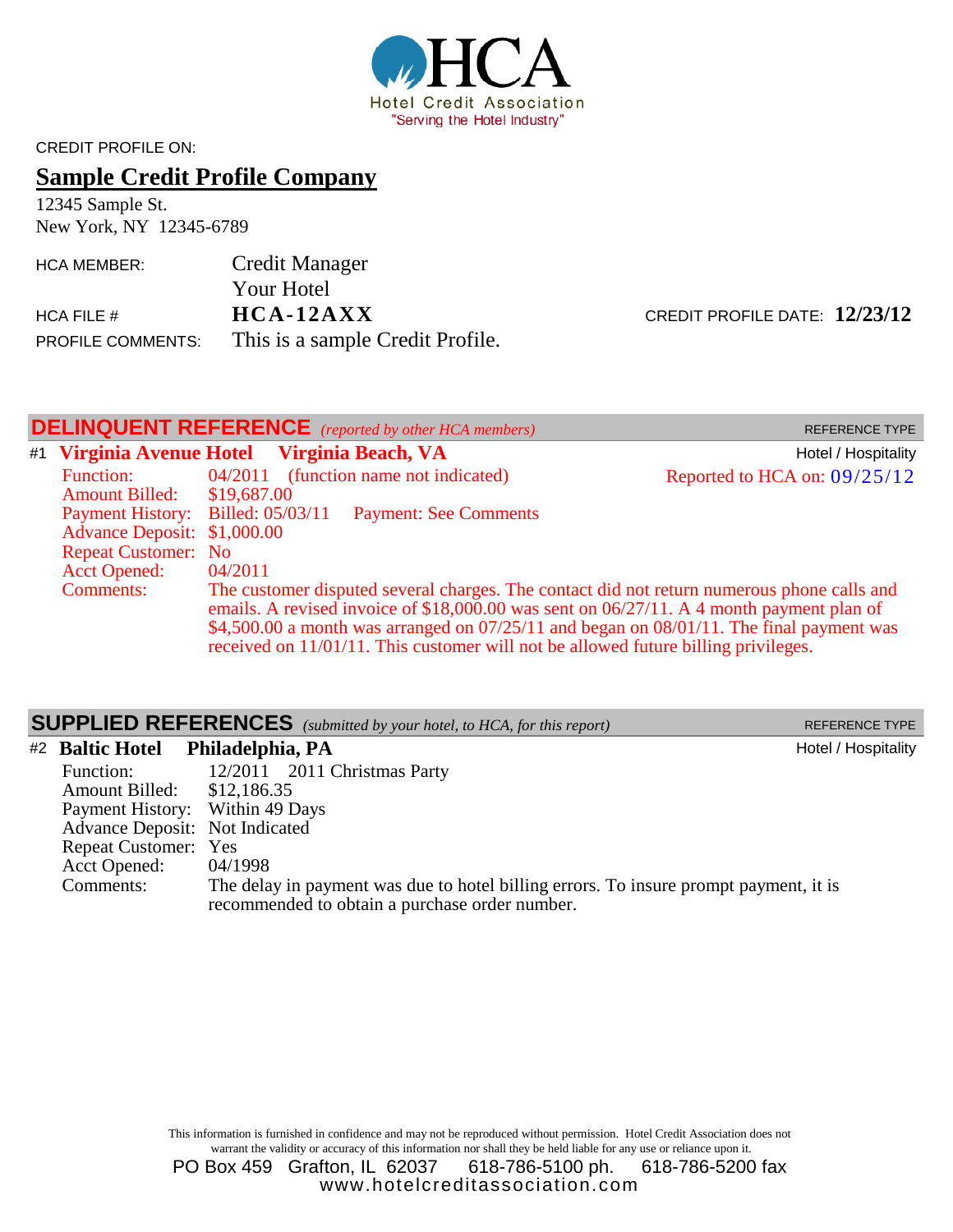#### CREDIT PROFILE ON: **Sample Credit Profile Company**

HCA FILE # **HCA-12AXX** (Page 2) **CREDIT PROFILE DATE:** 12/23/12

#### SUPPLIED REFERENCES (CONTINUED)

Function: 06/2012 2012 Annual Conference<br>Amount Billed: \$56,358.00 Amount Billed: Payment History: Billed: 06/27/12 Paid: 07/23/12 Advance Deposit: Not Indicated Repeat Customer: Yes<br>Acct Opened: 10/2005 Acct Opened: Comments: None #3 **Marvin Gardens Hotel Baltimore, MD** Hotel / Hospitality

#### #4 **Park Place Downtown Hotel New York, NY** New York, NY

| Function:                       | 10/2011 (function name not indicated)                                                |
|---------------------------------|--------------------------------------------------------------------------------------|
| Amount Billed:                  | $$25,000.00+$                                                                        |
| Payment History: Within 30 Days |                                                                                      |
| Advance Deposit: None           |                                                                                      |
| Repeat Customer: Yes            |                                                                                      |
| <b>Acct Opened:</b>             | 10/2010                                                                              |
| Comments:                       | The client is easy to work with. A credit card is kept on file to guarantee charges. |

| <b>DATABASE REFERENCES</b> (additional information from HCA's database) | <b>REFERENCE TYPE</b> |
|-------------------------------------------------------------------------|-----------------------|
|                                                                         |                       |

|                                 | #5 Atlantic Resort Atlantic City, NJ                                                                                                                                                    | Hotel / Hospitality            |
|---------------------------------|-----------------------------------------------------------------------------------------------------------------------------------------------------------------------------------------|--------------------------------|
| Function:                       | 06/2011 2011 Annual Conference                                                                                                                                                          | Verified by HCA on: $11/17/11$ |
| <b>Amount Billed:</b>           | \$78,462.00                                                                                                                                                                             |                                |
| Payment History: Within 48 Days |                                                                                                                                                                                         |                                |
| Advance Deposit: \$15,000.00    |                                                                                                                                                                                         |                                |
| Repeat Customer: No             |                                                                                                                                                                                         |                                |
| <b>Acct Opened:</b>             | 06/2011                                                                                                                                                                                 |                                |
| Comments:                       | There were small adjustments for incidentals and A/V charges. The contact person is no longer<br>with the company. Several telephone calls were necessary to expedite payment. Once the |                                |
|                                 | correct person was contacted, the payment was received promptly.                                                                                                                        |                                |

|                             | #6 Illinois Hotel & Conference Center Chicago, IL                          | Hotel / Hospitality                                                                           |
|-----------------------------|----------------------------------------------------------------------------|-----------------------------------------------------------------------------------------------|
| Function:                   | $09/01/12$ Fall Meeting                                                    | Verified by HCA on: $12/07/12$                                                                |
| Amount Billed: \$23,587.41  |                                                                            |                                                                                               |
|                             | Payment History: Billed: 09/14/12 Paid: 12/06/12                           |                                                                                               |
| Advance Deposit: \$2,500.00 |                                                                            |                                                                                               |
| Repeat Customer: Yes        |                                                                            |                                                                                               |
| Acct Opened:                | 04/2009                                                                    |                                                                                               |
| Comments:                   |                                                                            | They were also billed $$68,266.43$ on $06/27/09$ and the payment was received on $08/15/09$ . |
|                             | There were several disputes for attrition, food $&$ beverage and banquets. |                                                                                               |

This information is furnished in confidence and may not be reproduced without permission. Hotel Credit Association does not warrant the validity or accuracy of this information nor shall they be held liable for any use or reliance upon it.

PO Box 459 Grafton, IL 62037 618-786-5100 ph. 618-786-5200 fax www.hotelcreditassociation.com

REFERENCE TYPE